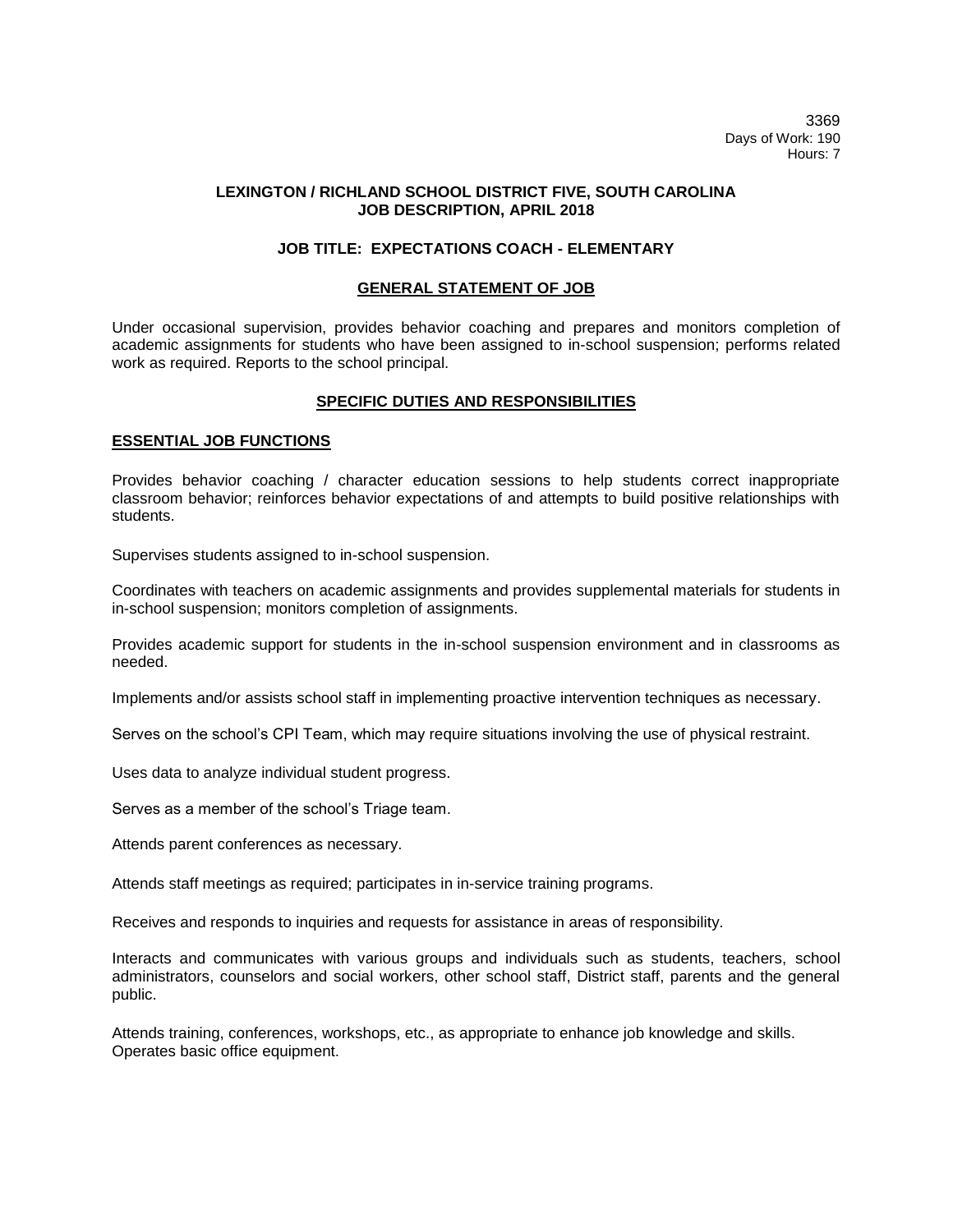## EXPECTATIONS COACH- ELEMENTARY 3369

#### **ADDITIONAL JOB FUNCTIONS**

Assists with morning and afternoon bus/carpool procedures as scheduled; monitors students in the classroom, cafeteria, recess, and during other activities as requested.

Assist with special school projects, programs and events as requested.

Performs related duties as required.

### **MINIMUM TRAINING AND EXPERIENCE**

Requires Associate's degree or an equivalent to the satisfactory completion of two years of college education, supplemented by some experience working with children in an educational setting, or an equivalent combination of education, training and experience that provides the required knowledge, skills and abilities. Must possess a valid state driver's license.

#### **MINIMUM QUALIFICATIONS OR STANDARDS REQUIRED TO PERFORM ESSENTIAL JOB FUNCTIONS**

**Physical Requirements:** Requires light work that involves walking or standing most of the time and involves exerting up to 20 pounds of force on a recurring basis; must be able to physically restrain students of varying heights and weights.

**Data Conception**: Requires the ability to compare and/or judge the readily observable, functional, structural or compositional characteristics (whether similar to or divergent from obvious standards) of data, people or things.

**Interpersonal Communication**: Requires the ability of speaking and/or signaling people to convey or exchange information. Includes receiving assignments and/or directions from supervisors and giving instruction and/or assignments to students.

**Language Ability**: Requires the ability to read a variety of policy and procedure manuals, curriculum materials, texts, etc. Requires the ability to prepare reports, records, etc., with proper format, punctuation, spelling and grammar, using all parts of speech. Must be able to speak with poise, voice control and confidence and to articulate information to others.

**Intelligence**: Requires the ability to apply principles of rational systems to solve practical problems and deal with a variety of concrete variables in situations where only limited standardization exists; to interpret a variety of instructions furnished in oral, written, diagrammatic or schedule form. Requires the ability to use influence systems in student instruction and guidance. Requires the ability to make routine independent judgments in the absence of supervisor; to acquire knowledge of topics related to primary occupation. Must have the ability to comprehend and interpret received information and the ability to comprehend and implement basic office machinery functions.

**Verbal Aptitude**: Requires the ability to record and deliver information, to explain procedures, to follow and give oral and written instructions; to counsel and teach students. Must be able to communicate effectively and efficiently with persons of varying ages and educational/cultural backgrounds.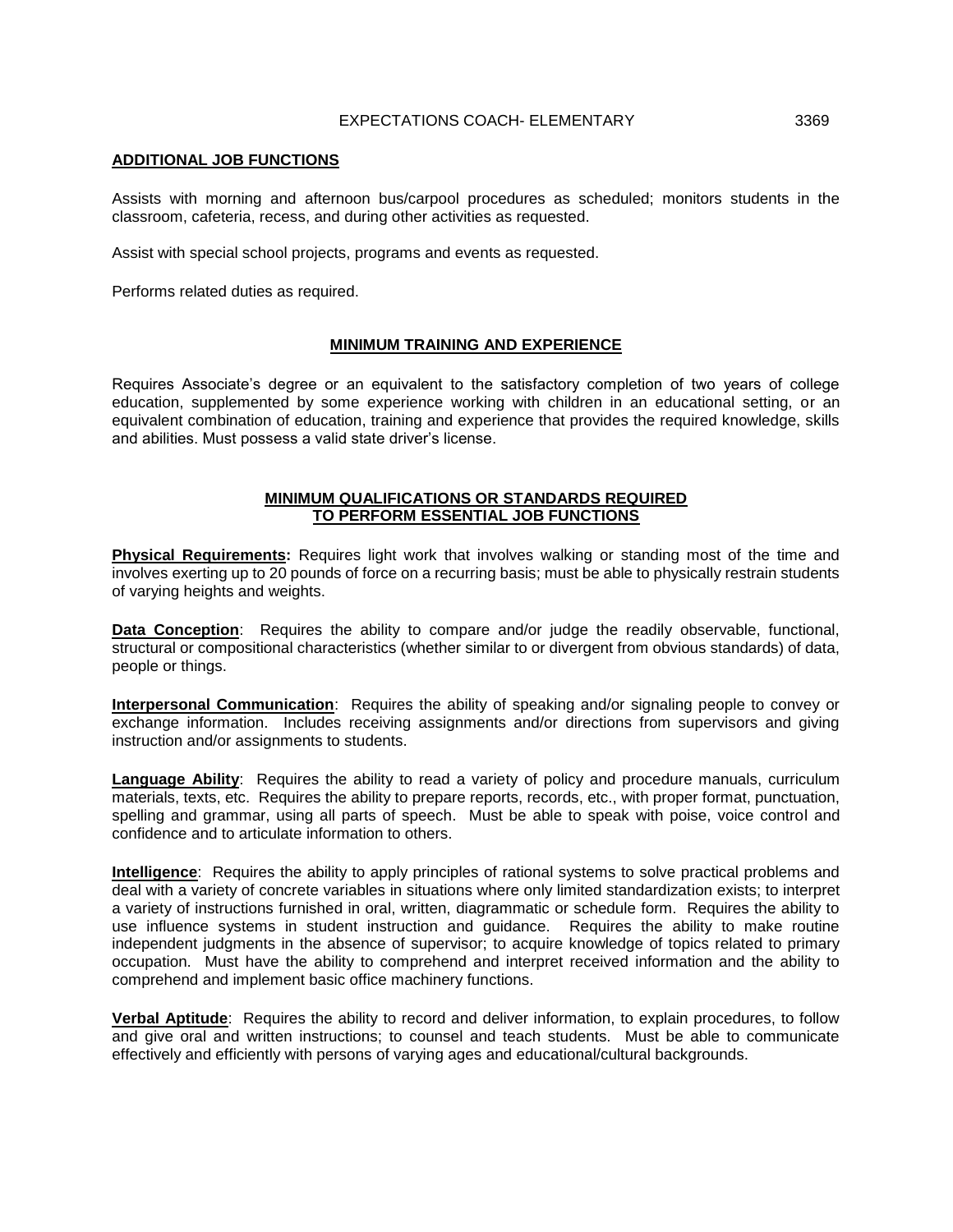**Numerical Aptitude**: Requires the ability to add and subtract totals, to multiply and divide, to determine percentages and decimals, to determine time. Must be able to use practical applications of fractions, percentages, ratio and proportion.

**Form/Spatial Aptitude**: Requires the ability to inspect items for proper length, width and shape, and visually read various information.

**Motor Coordination**: Requires the ability to coordinate hands and eyes rapidly and accurately in using automated office equipment and communications machinery.

**Manual Dexterity**: Requires the ability to handle a variety of items including computer keyboards, office equipment, control knobs, switches, etc. Must have minimal levels of eye/hand/foot coordination.

**Color Discrimination**: Requires the ability to differentiate between colors and shades of color.

**Interpersonal Temperament**: Requires the ability to deal with people beyond giving and receiving instructions. Must be adaptable to performing under minimal levels of stress when confronted with an emergency or tight deadline. The worker may be subject to danger or risk to a slight degree, or to tension as a regular, consistent part of the job.

**Physical Communication**: Requires the ability to talk and hear: (talking: expressing or exchanging ideas by means of spoken words; hearing: perceiving nature of sounds by ear). Must be able to hear and understand communications through a telephone.

### **PERFORMANCE INDICATORS**

**Knowledge of Job**: Is knowledgeable in the methods, policies and procedures of the Lexington Richland School District Five pertaining to specific duties of the Expectations Coach – Elementary. Is knowledgeable in the laws, ordinances, standards and regulations pertaining to the specific duties and responsibilities of the position. Has the ability to comprehend, interpret and apply regulations, procedures and related information. Has knowledge of the characteristics of the age group assigned. Is able to establish and maintain positive relationships and work effectively with adults and children. Is able to supervise, guide and support students with patience and kindness. Is able to teach and reinforce positive character traits and standards of appropriate classroom behavior. Is able to assist students academically by tutoring and reinforcing classroom instruction. Is able to motivate students to participate appropriately in educational activities. Is able to perform job tasks professionally in an environment where discrimination and other public issues are constant concerns. Has knowledge of and is able to use modern office practices and equipment. Has knowledge of proper English usage, vocabulary, punctuation and spelling; has the mathematical ability to handle required calculations. Is skilled in applying a responsible attention to detail as necessary in preparing records and reports. Is able to read and interpret various materials pertaining to the responsibilities of the job. Is able to take the initiative to complete the duties of the position without the need of direct supervision. Is able to use independent judgment in performing routine tasks. Has the ability to plan, organize and prioritize daily assignments and work activities. Is able to offer assistance to fellow employees as necessary. Knows how to maintain effective relationships with co-workers, personnel of other departments, parents, students and members of the public through contact and cooperation. Has knowledge of the occupational hazards and safety precautions of the position. Knows how to react calmly and quickly in emergency situations; is able to professionally and effectively handle volatile situations. Has the ability to learn and utilize new skills and information to improve job performance and efficiency.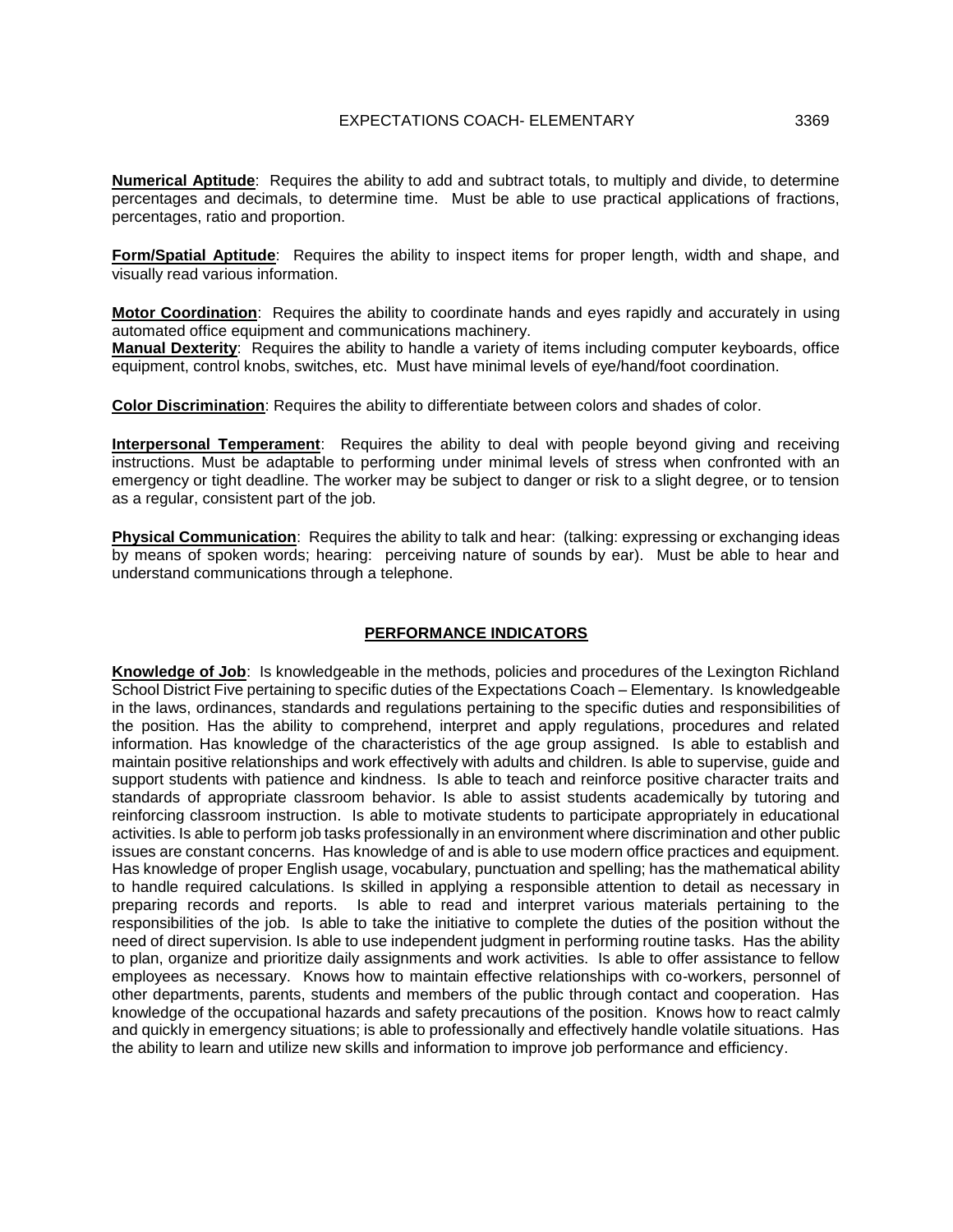**Quality of Work**: Maintains high standards of accuracy in exercising duties and responsibilities. Exercises immediate remedial action to correct any quality deficiencies that occur in areas of responsibility. Maintains high quality communication and interaction with internal and external entities with whom the position interacts.

**Quantity of Work**: Performs described Essential Functions and related assignments efficiently and effectively in order to produce quantity of work which consistently meets established standards and expectations.

**Dependability**: Assumes responsibility for completing assigned work. Completes assigned work within deadlines in accordance with directives, policy, standards and prescribed procedures. Maintains accountability for assigned responsibilities in the technical, human and conceptual areas.

**Attendance**: Attends and remains at work regularly and adheres to policies and procedures regarding absenteeism and tardiness. Provides adequate notice to higher management with respect to vacation time and leave requests.

**Initiative and Enthusiasm**: Maintains an enthusiastic, self-reliant and self-starting approach to meet job responsibilities and accountabilities. Strives to anticipate work to be accomplished, and initiates proper and acceptable action for the completion of work with a minimum of supervision and instruction.

**Judgment**: Exercises analytical judgment in areas of responsibility. Identifies issues or situations as they occur and specifies decision objectives. Identifies or assists in identifying alternative solutions to issues or situations. Implements decisions in accordance with prescribed and effective policies and procedures and with a minimum of errors. Seeks expert or experienced advice where appropriate and researches issues, situations and alternatives before exercising judgment.

**Cooperation**: Accepts supervisory instruction and direction and strives to meet the goals and objectives of same. Questions such instruction and direction when clarification of results or consequences are justified, i.e., poor communications, variance with established policies or procedures, etc. Offers suggestions and recommendations to encourage and improve cooperation intra- and inter-departmentally.

**Relationships with Others**: Shares knowledge with managers, supervisors and co-workers for mutual benefit. Contributes to maintaining high morale among all employees. Develops and maintains cooperative and courteous relationships inter- and intra-departmentally, and with external entities with whom the position interacts. Tactfully and effectively handles requests, suggestions and complaints in order to established and maintain good will. Emphasizes the importance of maintaining a positive image.

**Coordination of Work**: Plans and organizes daily work routine. Establishes priorities for the completion of work in accordance with sound time-management methodology. Avoids duplication of effort. Estimates expected time of completion of work elements and establishes a personal schedule accordingly. Attends required meetings, planning sessions and discussions on time. Implements work activity in accordance with priorities and estimated schedules.

**Safety and Housekeeping**: Adheres to all established safety and housekeeping standards. Ensures such standards are not violated.